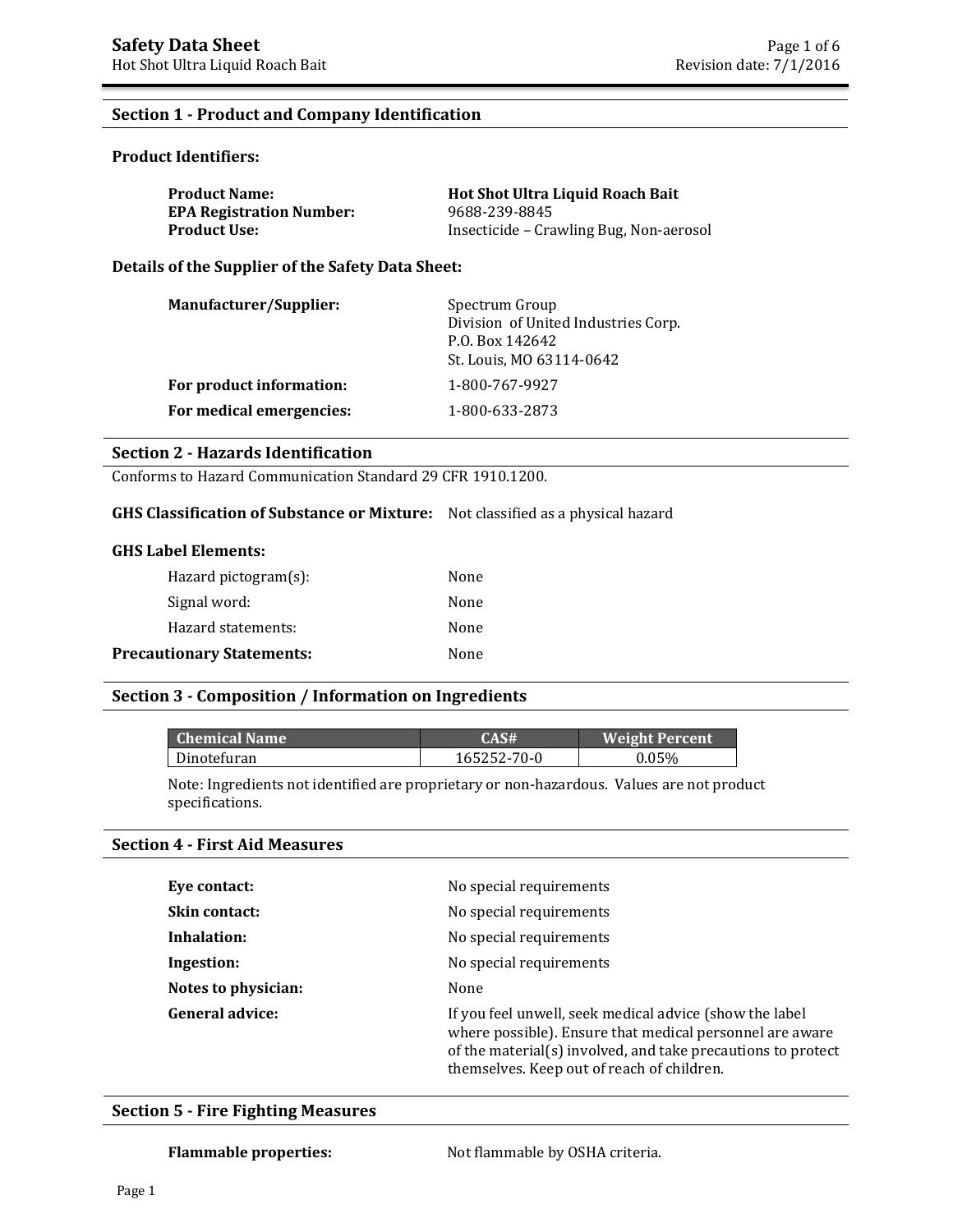| Suitable extinguishing media:                  | Water fog, foam, $CO2$ , dry chemical                                                                                                                                                                                                        |
|------------------------------------------------|----------------------------------------------------------------------------------------------------------------------------------------------------------------------------------------------------------------------------------------------|
| Unsuitable extinguishing media:                | Not available                                                                                                                                                                                                                                |
| Specific hazards arising from the<br>chemical: | Container may melt and leak in heat of fire. Do not allow<br>run-off from firefighting to enter drains or water courses.                                                                                                                     |
| Protective equipment for firefighters:         | Firefighters should wear full protective clothing including<br>self-contained breathing apparatus.                                                                                                                                           |
| <b>Hazardous combustion products:</b>          | None known                                                                                                                                                                                                                                   |
| Sensitivity to mechanical impact:              | None known                                                                                                                                                                                                                                   |
| <b>Explosion data:</b>                         | Not available                                                                                                                                                                                                                                |
| Sensitivity to static discharge:               | Not available                                                                                                                                                                                                                                |
| <b>Personal precautions:</b>                   | Keep unnecessary personnel away. Do not touch or walk<br>through spilled material. Do not touch damaged containers<br>or spilled material unless wearing appropriate protective<br>clothing. Keep people away from and upwind of spill/leak. |

## **Section 6 - Accidental Release Measures**

| <b>Personal precautions:</b>      | Remove all sources of ignition. Wear personal protective<br>equipment. Vapors can accumulate in low areas. Wash<br>thoroughly after handling.                                                                                                                                                                                                                                                                                                           |
|-----------------------------------|---------------------------------------------------------------------------------------------------------------------------------------------------------------------------------------------------------------------------------------------------------------------------------------------------------------------------------------------------------------------------------------------------------------------------------------------------------|
| For emergency responders:         | If specialized clothing is required to deal with the spillage,<br>take note of any information in Section 8 on suitable and<br>unsuitable materials.                                                                                                                                                                                                                                                                                                    |
| <b>Environmental precautions:</b> | Avoid dispersal of spilled material and runoff and contact<br>with soil, waterways, drains and sewers.                                                                                                                                                                                                                                                                                                                                                  |
| Methods for containment and       |                                                                                                                                                                                                                                                                                                                                                                                                                                                         |
| cleaning up:                      | Stop leak if without risk. Move containers from spill area.<br>Before attempting clean up, refer to hazard data given<br>above. Small spills may be absorbed with earth, sand or<br>absorbent material swept up and placed in suitable,<br>covered, and labeled containers. Prevent large spills from<br>entering sewers or waterways. Contact emergency<br>services and supplier for advice. Never return spills in<br>original containers for re-use. |

# **Section 7 - Handling and Storage**

| <b>Precautions for safe handling:</b> | Put on appropriate personal protective equipment (see<br>Section 8). Do not use near heat, open flame or any other<br>ignition source. Avoid contact with skin, eyes and clothing.<br>Use an appropriate respirator when adequate ventilation<br>is not available. Avoid breathing vapors or spray mists of<br>the product. |
|---------------------------------------|-----------------------------------------------------------------------------------------------------------------------------------------------------------------------------------------------------------------------------------------------------------------------------------------------------------------------------|
| Storage:                              | Store product in a cool, dry place, out of reach of children.<br>Keep container closed when not in use. Keep away from<br>food, drink and animal feedingstuffs. Keep tightly closed.<br>Non-refillable container. Do not reuse or refill this<br>container. Place in trash or offer for recycling if available.             |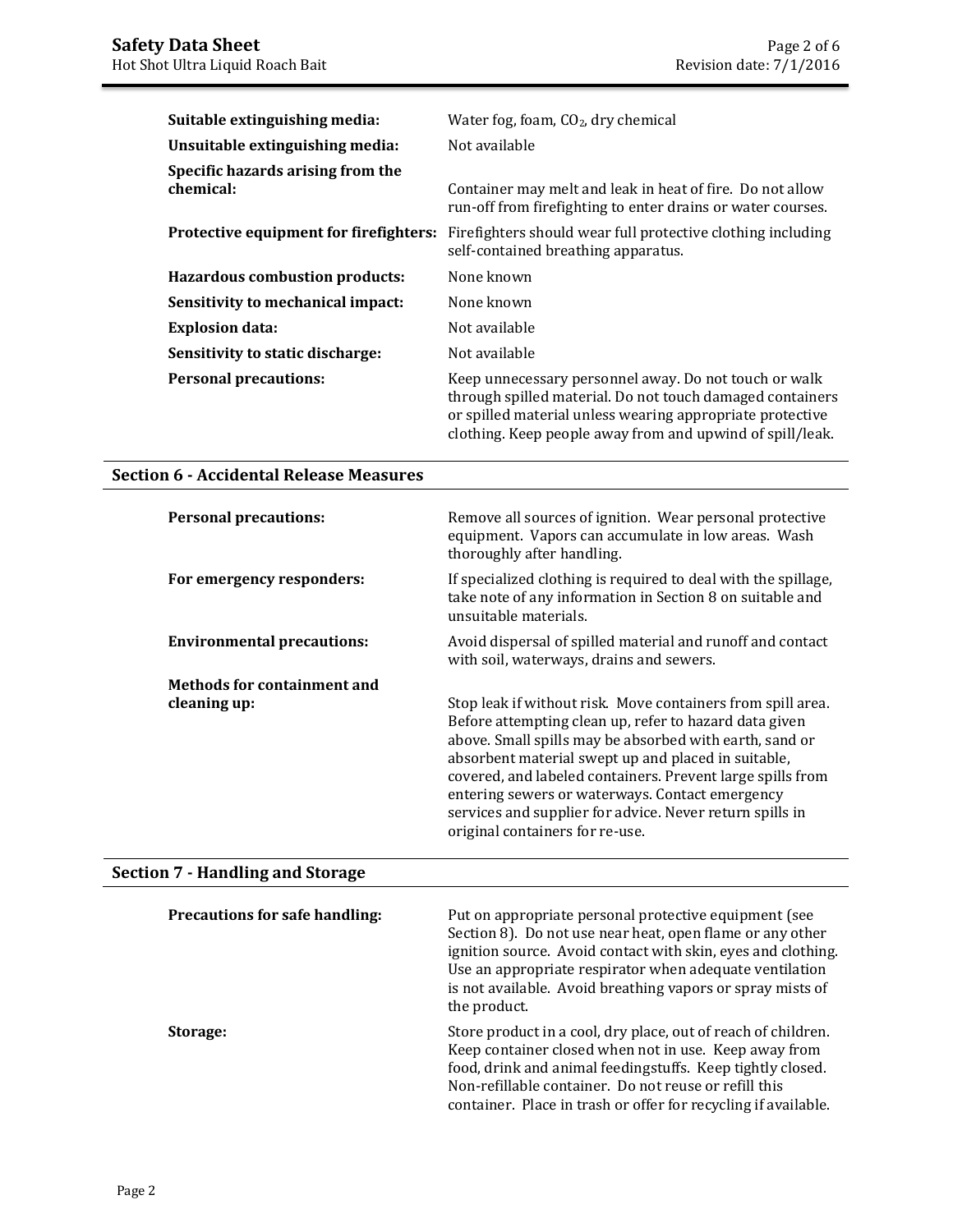## **Section 8 - Exposure Controls / Personal Protection**

#### **Exposure guidelines:**

| <b>Components with Occupational Exposure Limits</b> |            |                 |                 |                   |                        |                    |                 |
|-----------------------------------------------------|------------|-----------------|-----------------|-------------------|------------------------|--------------------|-----------------|
|                                                     |            |                 |                 |                   | <b>Exposure Limits</b> |                    |                 |
|                                                     |            | <b>OSHA PEL</b> |                 | <b>ACGIH TLV</b>  |                        | <b>SupplierOEL</b> |                 |
| <b>Chemical name</b><br>ppm                         |            | $mg/m^3$        | ppm             | mg/m <sup>3</sup> | ppm                    | $mg/m^3$           |                 |
| Dinotefuran                                         | <b>TWA</b> |                 | Not established |                   | Not established        |                    | Not established |

**Engineering controls:** General ventilation normally adequate.

## **Personal protective equipment:**

| Eye/Face protection:                   | None required                                                                                                                                                                         |
|----------------------------------------|---------------------------------------------------------------------------------------------------------------------------------------------------------------------------------------|
| Skin and body protection:              | None required                                                                                                                                                                         |
| <b>Respiratory protection:</b>         | None required                                                                                                                                                                         |
| <b>General hygiene considerations:</b> | Handle in accordance with good industrial hygiene and<br>safety practice. When using, do not eat or drink. Wash<br>hands before breaks and immediately after handling the<br>product. |

### **Section 9 - Physical & Chemical Properties**

| Appearance:                                        | Clear             |
|----------------------------------------------------|-------------------|
| Color:                                             | Water-white       |
| <b>Physical state:</b>                             | Liquid            |
| Odor:                                              | <b>Odorless</b>   |
| Odor threshold:                                    | No data available |
| pH:                                                | 4.7               |
| <b>Melting point:</b>                              | No data available |
| Freezing point:                                    | No data available |
| <b>Boiling point:</b>                              | No data available |
| <b>Flash point:</b>                                | $>200^\circ F$    |
| <b>Evaporation rate:</b>                           | No data available |
| Flammability limits in air,<br>lower, % by volume: | No data available |
| Flammability limits in air,<br>upper, % by volume: | No data available |
| Vapor pressure:                                    | No data available |
| Vapor density:                                     | No data available |
| Relative density @ 20°C:                           | 1.05              |
| <b>Octanol/water coefficient:</b>                  | No data available |
| Auto-ignition temperature:                         | No data available |
| <b>Decomposition temperature:</b>                  | No data available |
| Solubility:                                        | Soluble in water  |
| % Volatile organic compounds:                      | $\theta$          |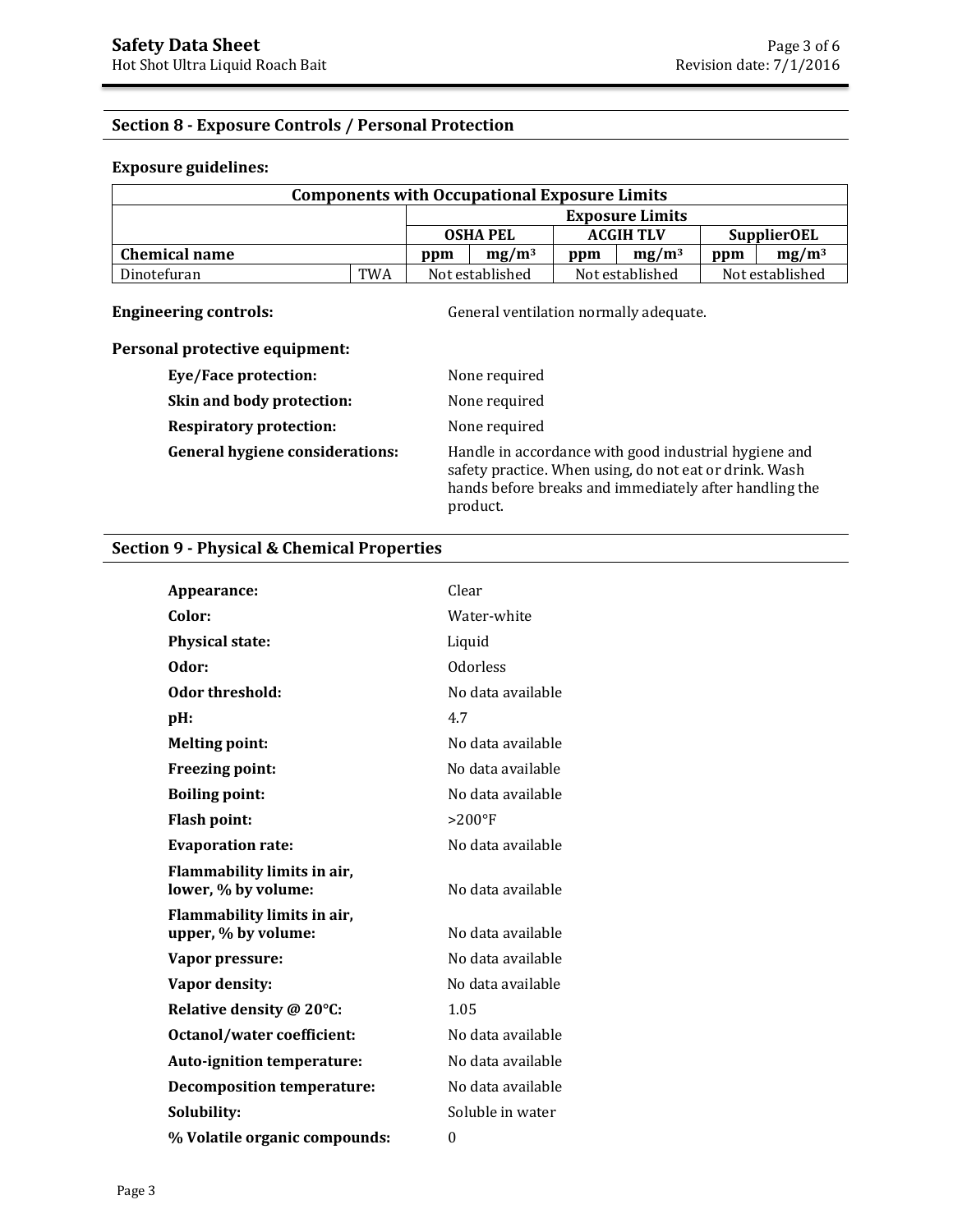## **Section 10 - Chemical Stability & Reactivity Information**

#### **Reactivity**

| Conditions to avoid:                       | Do not mix with other chemicals.             |
|--------------------------------------------|----------------------------------------------|
| Incompatible materials:                    | Avoid strong oxidizers.                      |
| <b>Chemical stability</b>                  |                                              |
| <b>Product stability:</b>                  | Stable under recommended storage conditions. |
| <b>Other</b>                               |                                              |
| Hazardous decomposition products:          | None known                                   |
| <b>Possibility of hazardous reactions:</b> | Hazardous polymerization does not occur.     |

### **Section 11 - Toxicological Information**

| Primary eye irritation:         | Non-irritating (EPA tox. category IV)         |
|---------------------------------|-----------------------------------------------|
| <b>Primary skin irritation:</b> | Non-irritating (EPA tox. category IV)         |
| Acute dermal:                   | $LD_{50}$ > 5000 mg/kg (EPA tox. category IV) |
| <b>Acute inhalation:</b>        | $LC_{50} > 2$ mg/L (EPA tox. category IV)     |
| Acute oral:                     | $LD_{50}$ > 5000 mg/kg (EPA tox. category IV) |
| Sensitization:                  | Not a skin sensitizer.                        |
| <b>Chronic effects:</b>         | No data available                             |
| Carcinogenicity:                | No data available                             |
| Mutagenicity:                   | No data available                             |
| <b>Reproductive effects:</b>    | No data available                             |
| Teratogenicity:                 | No data available                             |
| <b>Ecotoxicity:</b>             | No data available                             |

## **Section 12 - Ecological Information**

| Environmental effects:                 | No data available           |
|----------------------------------------|-----------------------------|
| <b>Aquatic toxicity:</b>               | Toxic to aquatic organisms. |
| Persistence / degradability:           | No data available           |
| <b>Bioaccumulation / accumulation:</b> | No data available           |
| <b>Partition coefficient:</b>          | No data available           |
| Mobility in environmental media:       | No data available           |
| <b>Chemical fate information:</b>      | No data available           |
|                                        |                             |

## **Section 13 - Disposal Considerations**

| <b>Waste codes:</b>                            | Not available                                          |
|------------------------------------------------|--------------------------------------------------------|
| <b>Disposal instructions:</b>                  | Dispose in accordance with all applicable regulations. |
| <b>Waste from residues/unused</b><br>products: | Not available                                          |
| Contaminated packaging:                        | Not available                                          |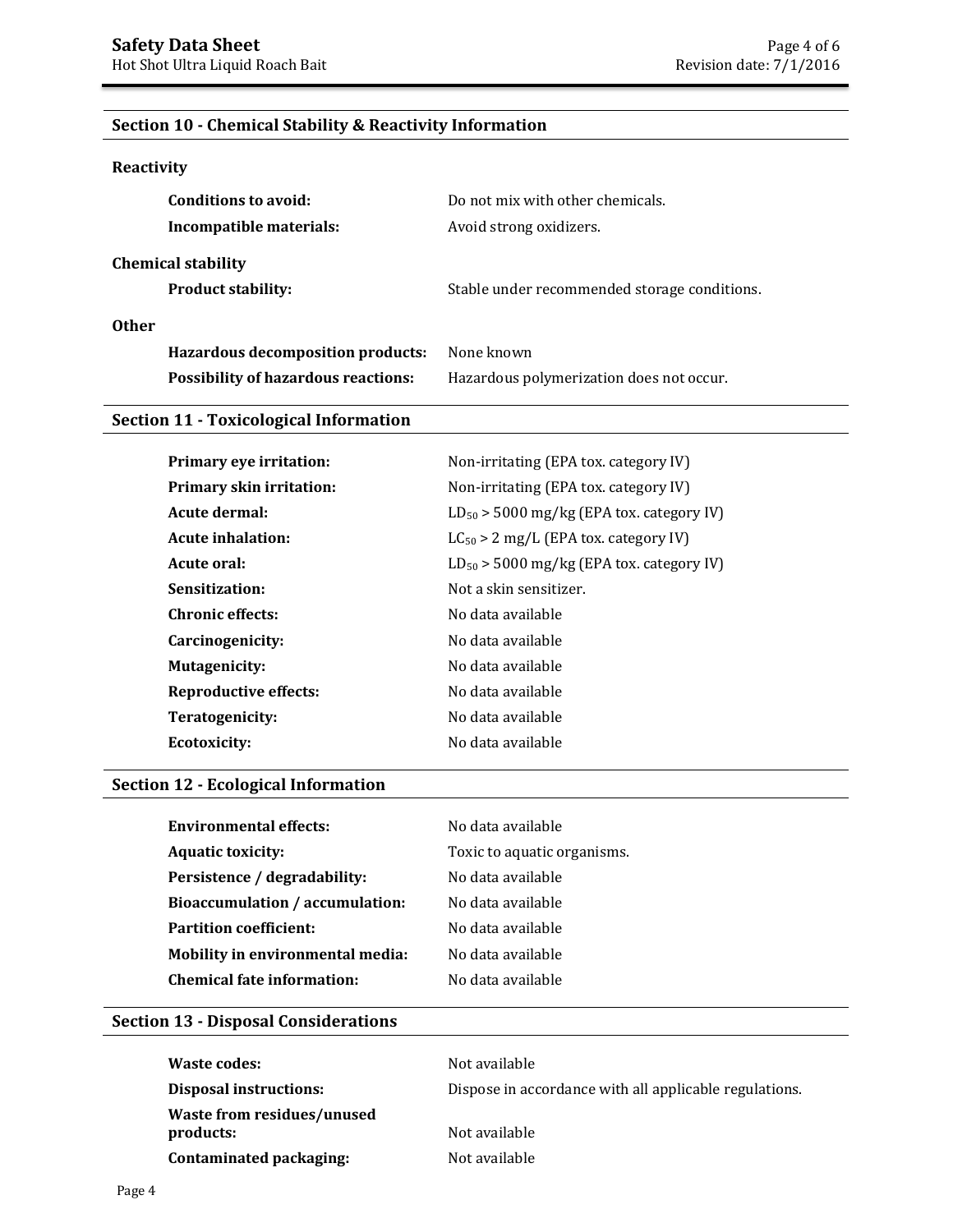|                                            | <b>Section 14 - Transportation Information</b>                                                                                                                                                                                                                                                                                                                                                                                                                                                                                                                                                          |                                                                                                                                                                                                                                                                                                                                                                                                                       |  |
|--------------------------------------------|---------------------------------------------------------------------------------------------------------------------------------------------------------------------------------------------------------------------------------------------------------------------------------------------------------------------------------------------------------------------------------------------------------------------------------------------------------------------------------------------------------------------------------------------------------------------------------------------------------|-----------------------------------------------------------------------------------------------------------------------------------------------------------------------------------------------------------------------------------------------------------------------------------------------------------------------------------------------------------------------------------------------------------------------|--|
| <b>U.S. Department of Transportation</b>   |                                                                                                                                                                                                                                                                                                                                                                                                                                                                                                                                                                                                         |                                                                                                                                                                                                                                                                                                                                                                                                                       |  |
| (DOT):                                     |                                                                                                                                                                                                                                                                                                                                                                                                                                                                                                                                                                                                         | Not regulated                                                                                                                                                                                                                                                                                                                                                                                                         |  |
| <b>IATA:</b>                               |                                                                                                                                                                                                                                                                                                                                                                                                                                                                                                                                                                                                         | Not regulated                                                                                                                                                                                                                                                                                                                                                                                                         |  |
| IMDG:                                      |                                                                                                                                                                                                                                                                                                                                                                                                                                                                                                                                                                                                         | Not regulated                                                                                                                                                                                                                                                                                                                                                                                                         |  |
| <b>Section 15 - Regulatory Information</b> |                                                                                                                                                                                                                                                                                                                                                                                                                                                                                                                                                                                                         |                                                                                                                                                                                                                                                                                                                                                                                                                       |  |
|                                            | 29 CFR 1910.1200 hazardous chemical                                                                                                                                                                                                                                                                                                                                                                                                                                                                                                                                                                     |                                                                                                                                                                                                                                                                                                                                                                                                                       |  |
|                                            | <b>Occupational Safety and Health</b>                                                                                                                                                                                                                                                                                                                                                                                                                                                                                                                                                                   |                                                                                                                                                                                                                                                                                                                                                                                                                       |  |
|                                            | <b>Administration (OSHA):</b>                                                                                                                                                                                                                                                                                                                                                                                                                                                                                                                                                                           | N <sub>0</sub>                                                                                                                                                                                                                                                                                                                                                                                                        |  |
|                                            | <b>CERCLA (Superfund) reportable</b>                                                                                                                                                                                                                                                                                                                                                                                                                                                                                                                                                                    |                                                                                                                                                                                                                                                                                                                                                                                                                       |  |
| quantity:                                  |                                                                                                                                                                                                                                                                                                                                                                                                                                                                                                                                                                                                         | Not available                                                                                                                                                                                                                                                                                                                                                                                                         |  |
| <b>Hazard Categories</b>                   |                                                                                                                                                                                                                                                                                                                                                                                                                                                                                                                                                                                                         |                                                                                                                                                                                                                                                                                                                                                                                                                       |  |
|                                            | Immediate Hazard                                                                                                                                                                                                                                                                                                                                                                                                                                                                                                                                                                                        | <b>Superfund Amendments and Reauthorization Act of 1986 (SARA):</b><br>N <sub>0</sub>                                                                                                                                                                                                                                                                                                                                 |  |
|                                            | Delayed Hazard                                                                                                                                                                                                                                                                                                                                                                                                                                                                                                                                                                                          | N <sub>0</sub>                                                                                                                                                                                                                                                                                                                                                                                                        |  |
|                                            | Fire Hazard                                                                                                                                                                                                                                                                                                                                                                                                                                                                                                                                                                                             | N <sub>0</sub>                                                                                                                                                                                                                                                                                                                                                                                                        |  |
|                                            | Pressure Hazard<br>Reactivity Hazard                                                                                                                                                                                                                                                                                                                                                                                                                                                                                                                                                                    | No<br>N <sub>0</sub>                                                                                                                                                                                                                                                                                                                                                                                                  |  |
|                                            | <b>Section 302 extremely hazardous</b>                                                                                                                                                                                                                                                                                                                                                                                                                                                                                                                                                                  |                                                                                                                                                                                                                                                                                                                                                                                                                       |  |
| Substance:                                 |                                                                                                                                                                                                                                                                                                                                                                                                                                                                                                                                                                                                         | N <sub>0</sub>                                                                                                                                                                                                                                                                                                                                                                                                        |  |
|                                            | Section 311 hazardous chemical:                                                                                                                                                                                                                                                                                                                                                                                                                                                                                                                                                                         | N <sub>0</sub>                                                                                                                                                                                                                                                                                                                                                                                                        |  |
| <b>Clean Air Act (CAA):</b>                |                                                                                                                                                                                                                                                                                                                                                                                                                                                                                                                                                                                                         | Not available                                                                                                                                                                                                                                                                                                                                                                                                         |  |
|                                            | <b>Clean Water Act (CWA):</b>                                                                                                                                                                                                                                                                                                                                                                                                                                                                                                                                                                           | Not available                                                                                                                                                                                                                                                                                                                                                                                                         |  |
| <b>State regulations:</b>                  |                                                                                                                                                                                                                                                                                                                                                                                                                                                                                                                                                                                                         | None                                                                                                                                                                                                                                                                                                                                                                                                                  |  |
| <b>FIFRA labeling:</b>                     |                                                                                                                                                                                                                                                                                                                                                                                                                                                                                                                                                                                                         | This chemical is a pesticide product registered by the Environmental Protection<br>Agency and is subject to certain labeling requirements under federal pesticide law.<br>These requirements differ from the classification criteria and hazard information<br>required for safety data sheets, and for workplace non-pesticide chemicals.<br>Following is the hazard information as required on the pesticide label: |  |
| Signal word:                               | <b>CAUTION</b>                                                                                                                                                                                                                                                                                                                                                                                                                                                                                                                                                                                          |                                                                                                                                                                                                                                                                                                                                                                                                                       |  |
| Precautionary<br>statements:               |                                                                                                                                                                                                                                                                                                                                                                                                                                                                                                                                                                                                         | Wash thoroughly with soap and water after handling bait stations.                                                                                                                                                                                                                                                                                                                                                     |  |
| <b>Notification status:</b>                |                                                                                                                                                                                                                                                                                                                                                                                                                                                                                                                                                                                                         | All ingredients of this product are listed or are excluded from listing on the U.S.<br>Toxic Substances Control Act (TSCA) Chemical Substance Inventory.                                                                                                                                                                                                                                                              |  |
| California Prop. 65:                       |                                                                                                                                                                                                                                                                                                                                                                                                                                                                                                                                                                                                         | This product does not contain any chemicals known to the state of California to<br>cause cancer, birth defects or any other reproductive harm.                                                                                                                                                                                                                                                                        |  |
| Disclaimer:                                | Information contained herein was obtained from sources considered technically<br>accurate and reliable. While every effort has been made to ensure full disclosure of<br>product hazards, in some cases data is not available and is so stated. Since<br>conditions of actual product use are beyond control of the supplier, it is assumed<br>that users of this material have been fully trained according to the requirements of<br>all applicable legislation and regulatory instruments. No warranty, expressed or<br>implied, is made and supplier will not be liable for any losses, injuries or |                                                                                                                                                                                                                                                                                                                                                                                                                       |  |